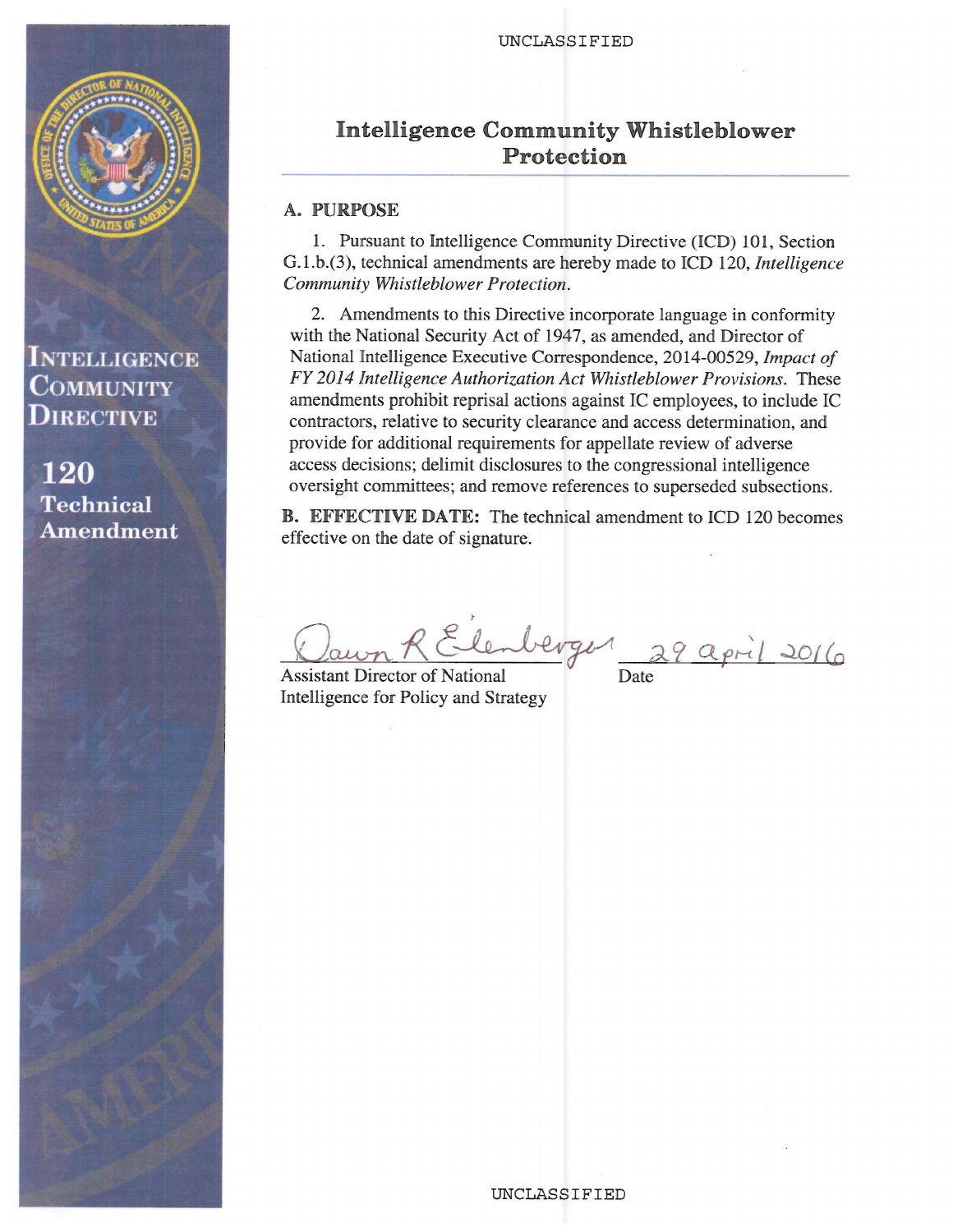

**INTELLIGENCE COMMUNITY DIRECTIVE 120**

# **Intelligence Community Whistleblower Protection**

**A. AUTHORITY:** The National Security Act of 1947, as amended; the Intelligence Reform and Terrorism Prevention Act of 2004, as amended; Executive Order (EO) 12333, as amended; EO 12968; EO 13467, as amended; the Inspector General Act of 1978, as amended; the Intelligence Community Whistleblower Protection Act of 1998, as amended; Presidential Policy Directive/PPD-19, *Protecting Whistleblowers with Access to Classified Information*; and other applicable provisions of law.

**B. PURPOSE:** As required by PPD-19, Section D, this Intelligence Community Directive (ICD) establishes policy to:

1. Ensure that all personnel serving in the Intelligence Community (IC) are aware of the protections and review processes available to individuals who make Protected Disclosures;

2. Provide guidance on what constitutes a Protected Disclosure and the appropriate handling of such disclosures; and

3. Provide information regarding the review processes required by PPD-19.

## **C. APPLICABILITY**

1. With respect to matters related to prohibited personnel actions, this ICD applies to Covered Agencies and IC elements as defined in PPD-19 and restated in Sections E.1.c and E.1.d, below.

2. With respect to matters affecting an employee's security clearance, including the denial, suspension, or revocation of a clearance, or eligibility for access to classified information, this ICD applies to IC elements as defined by the National Security Act of 1947, as amended; and such elements of any other department or agency as may be designated an element of the IC by the President, or jointly by the Director of National Intelligence (DNI) and the head of the department or agency concerned.

## **D. POLICY**

1. The IC is committed to providing its personnel the means to report violations of law, rule, or regulation; or gross mismanagement, a gross waste of funds, an abuse of authority, or a substantial and specific danger to public health or safety through Protected Disclosures.

a. IC elements have a responsibility to ensure, through workforce communications and training, that their personnel are aware of the process for making Protected Disclosures, and are aware of the protections and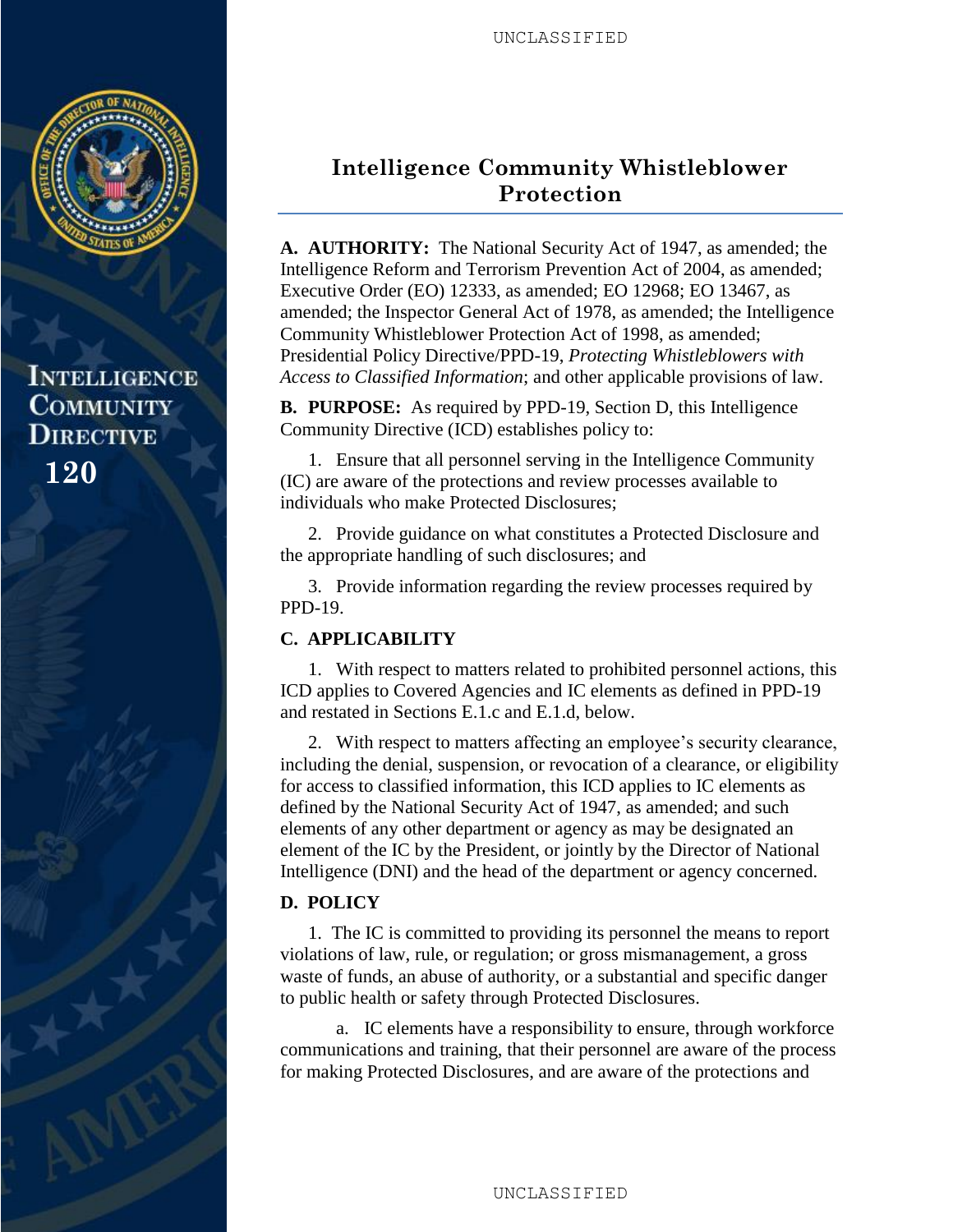review processes available to individuals who make Protected Disclosures, as set forth in applicable laws and PPD-19.

b. Personnel serving in the IC have a responsibility to report such violations through Protected Disclosures. The protections from reprisal under PPD-19 are not available absent a Protected Disclosure.

2. The term "Protected Disclosure" is defined as:

a. A disclosure of information by an employee to a supervisor in the employee's direct chain of command up to and including the head of the employing agency, to the Inspector General (IG) of the employing agency or employing IC element, to the DNI, to the Inspector General of the IC (IC IG), or to a congressional intelligence committee or a member of a congressional intelligence committee consistent with the procedures prescribed by Congress in the Intelligence Community Whistleblower Protection Act of 1998, Section 8H of the Inspector General Act of 1978, and similar provisions in Section 103H of the National Security Act of 1947 and Section 17 of the Central Intelligence Agency Act of 1949, or to an employee designated by any of the above officials for the purpose of receiving such disclosures, that the employee reasonably believes evidences a violation of any law, rule, or regulation; or gross mismanagement, a gross waste of funds, an abuse of authority, or a substantial and specific danger to public health or safety;

b. Any communication described by and that complies with Section 8H of the Inspector General Act of 1978 (5 U.S.C. App.); Section 17 of the Central Intelligence Agency Act of 1949 (50 U.S.C. 3517); or Section 103H of the National Security Act of 1947 (50 U.S.C. 3033); or

c. The following actions, if they do not result in a disclosure of classified information or other information contrary to law:

(1) The exercise of any appeal, complaint, or grievance with regard to the violation of Section A or B of PPD-19;

(2) Lawfully participating in an investigation or proceeding regarding a violation of Section A or B of PPD-19; or

(3) Cooperating with or disclosing information to an IG, in accordance with applicable provisions of law in connection with an audit, inspection, or investigation conducted by the IG.

### **E. PROTECTIONS UNDER PPD-19, SECTION A, PROHIBITION ON RETALIATION IN THE INTELLIGENCE COMMUNITY, AND PROTECTIONS UNDER 50 U.S.C. 3234, PROHIBITED PERSONNEL PRACTICES IN THE INTELLIGENCE COMMUNITY**

1. Any officer or employee of a Covered Agency who has authority to take, direct others to take, recommend, or approve any personnel action, shall not, with respect to such authority, take or fail to take, or threaten to take or fail to take, a Personnel Action with respect to any employee serving in an IC element as a reprisal for a Protected Disclosure.

a. Each IC element is required to have a process for employees to seek review of personnel actions alleged to be in violation of Section A of PPD-19. This review process applies to personnel actions that arise after the date on which the IC Element head certified its review process to the DNI. The IG of the Covered Agency will conduct a review of the alleged reprisal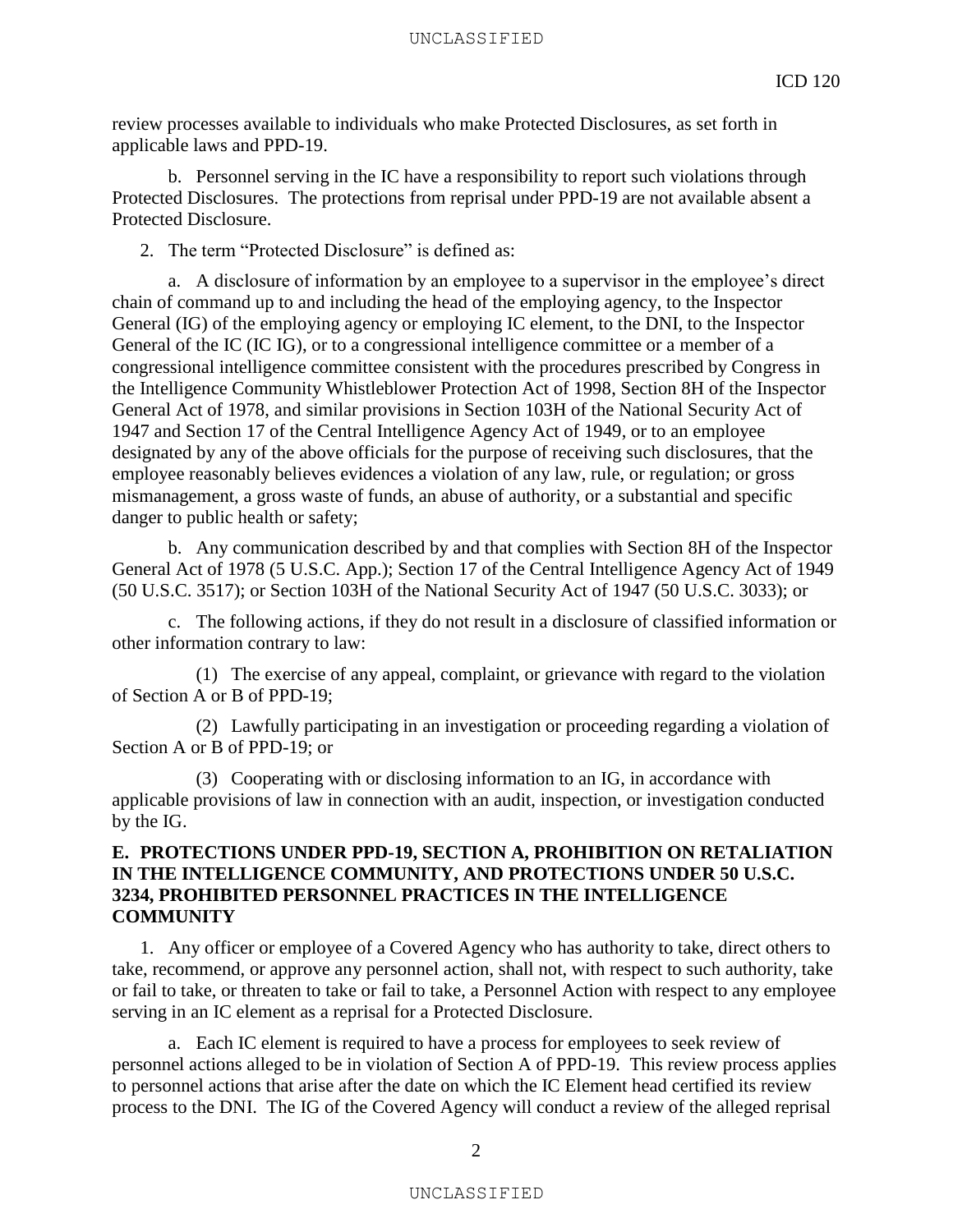#### UNCLASSIFIED

actions as part of this process. Such review process is to be consistent, to the fullest extent possible, with the policies, procedures, and standards used to adjudicate alleged violations of 5 U.S.C. 2302(b)(8), and must provide for the protection of national security information and intelligence sources and methods.

b. "Personnel Action" is defined as an appointment, promotion, disciplinary or corrective action, detail, transfer, reassignment, demotion, suspension, termination, reinstatement, restoration, reemployment, or performance evaluation; a decision concerning pay, benefits, or awards; a decision concerning education or training if the education or training may reasonably be expected to lead to an appointment, reassignment, promotion, or performance evaluation; a decision to order psychiatric testing or examination; and any other significant change in duties, responsibilities, or working conditions. "Personnel Action" does not include:

(1) the concurrent termination of an employee pursuant to Section 1609 of Title 10, United States Code;

(2) the concurrent termination of an employee pursuant to Sections 102A(m) and 104A(e) of the National Security Act of 1947, or Section 7532 of Title 5, United States Code, so long as the official authorized by those provisions to terminate the employee (and not his or her delegee) (1) determines that the alternative legal procedures to terminate the employee cannot be invoked in a manner consistent with the national security and (2) promptly notifies the IG of the employing agency;

(3) actions taken with respect to a position that the agency head has designated, prior to the action, as being of a confidential, policy determining, policymaking, or policy advocating character;

(4) actions taken with respect to a member of the Armed Forces, as used in Section 1034 of Title 10, United States Code.

c. "Covered Agency," as defined in PPD-19, Section F.(1), is an executive department or independent establishment, as defined under Sections 101 and 104 of Title 5, United States Code, that contains or constitutes an IC element, as defined in Section E.1.d below.

d. "IC element," as defined in PPD-19, Section F.(3) and for the purpose of compliance with Section A of PPD-19, is any executive agency or unit thereof determined by the President under Section 2302(a)(2)(C)(ii) of Title 5, United States Code, to have as its principal function the conduct of foreign intelligence or counterintelligence activities, including but not limited to the Office of the DNI, the Central Intelligence Agency (CIA), the National Security Agency, the Defense Intelligence Agency, the National Geospatial-Intelligence Agency, and the National Reconnaissance Office. For the purpose of compliance with Section A of PPD-19, the term "IC element" does not include the Federal Bureau of Investigation.

### **F. PROTECTIONS UNDER PPD-19, SECTION B, PROHIBITION ON RETALIATION BY AFFECTING ELIGIBILITY FOR ACCESS TO CLASSIFIED INFORMATION, AND PROTECTIONS UNDER 50 U.S.C. 3341, REVIEW OF SECURITY CLEARANCES OR ACCESS DETERMINATIONS**

1. Any officer or employee of an executive branch department or agency (hereafter, "agency") who has authority to take, direct others to take, recommend, or approve any action affecting an employee's security clearance, including the denial, suspension, or revocation of a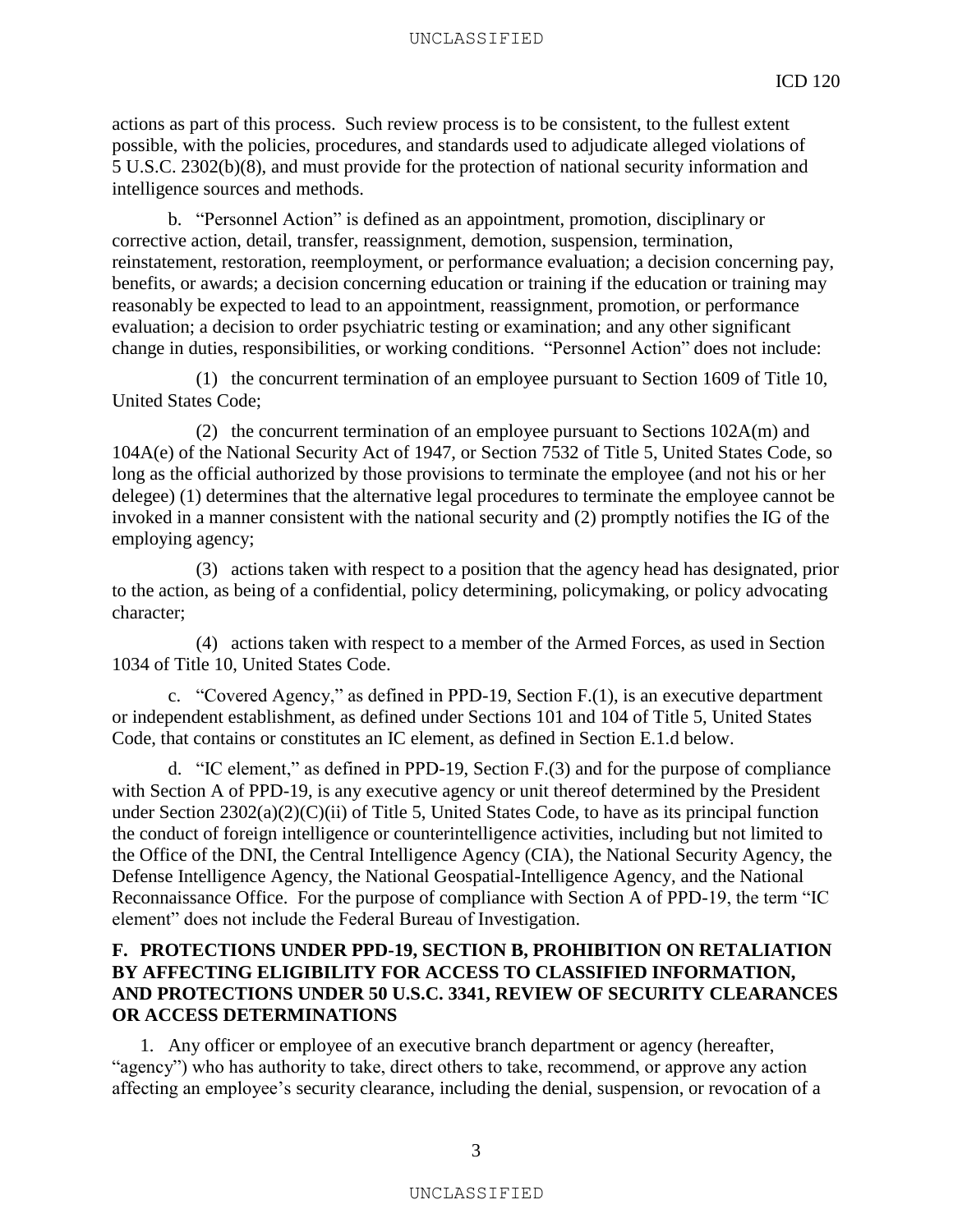clearance, or eligibility for access to classified information, as defined in PPD-19 and 50 U.S.C. 3341, shall not, with respect to such authority, take or fail to take, or threaten to take or fail to take, any action affecting an employee's security clearance or eligibility for access to classified information as a reprisal for a Protected Disclosure.

a. Each IC element is required to have a review process that permits any employee to appeal actions affecting a security clearance, including the denial, suspension, or revocation of a clearance, or eligibility for access to classified information in accordance with 50 U.S.C. 3341 or alleged to be violations of Section B of PPD-19. This review process applies to actions that arise after the date on which the IC Element head certified its review process to the DNI. Such review process is to be, to the fullest extent possible, consistent with and integrated into the policies, procedures, and standards used to review security clearance determinations under Section 5.2 of EO 12968, and must provide for the protection of national security information and intelligence sources and methods. Further, consistent with 50 U.S.C. 3341, these policies and procedures, to the extent practicable, will permit individuals to retain their government employment status while the review is pending. The IC IG, or the IG of the Covered Agency, will conduct a review of the alleged reprisal actions as part of this process, which to the fullest extent possible, shall include an opportunity for the employee to present relevant evidence such as witness testimony.

b. "Eligibility for Access to Classified Information" is defined in PPD-19, Section F(2) as the result of the determination whether an employee (a) is eligible for access to classified information in accordance with EO 12968, *Access to Classified Information*, or any successor thereto, and EO 10865, as amended, *Safeguarding Classified Information Within Industry*, or any successor thereto; and (b) possesses a need to know under such orders.

(1) For the purposes of Section F and implementation of Section F of this ICD, "employee" is defined according to EO 12968 as a person, other than the President and Vice President, employed by, detailed or assigned to: an agency, including members of the Armed Forces; an expert or consultant to an agency; an industrial or commercial contractor, licensee, certificate holder, or grantee of an agency, including all subcontractors; a personal services contractor; or any other category of person who acts for or on behalf of an agency as determined by the appropriate agency head.

#### **G. IMPLEMENTATION**

1. An employee alleging a reprisal who has exhausted the applicable review process required by Section A or B of PPD-19 may, in accordance with Section C of PPD-19, request an external review by a three-member panel chaired by the IC IG, on behalf of the DNI in his role as Security Executive Agent.

a. If such a request is made, the IC IG shall decide, in his or her discretion, whether to convene an External Review Panel (ERP) or to defer to the findings of the applicable agency review process.

b. If an ERP is convened, the IC IG will designate two other IG panel members from the IGs of the following agencies: Departments of State, the Treasury, Defense, Justice, Energy, and Homeland Security, and the CIA. The IG from the agency that completed the initial review shall not be a member of the ERP. If the complaint is from within the ODNI, the IC IG will designate another IG to lead the review.